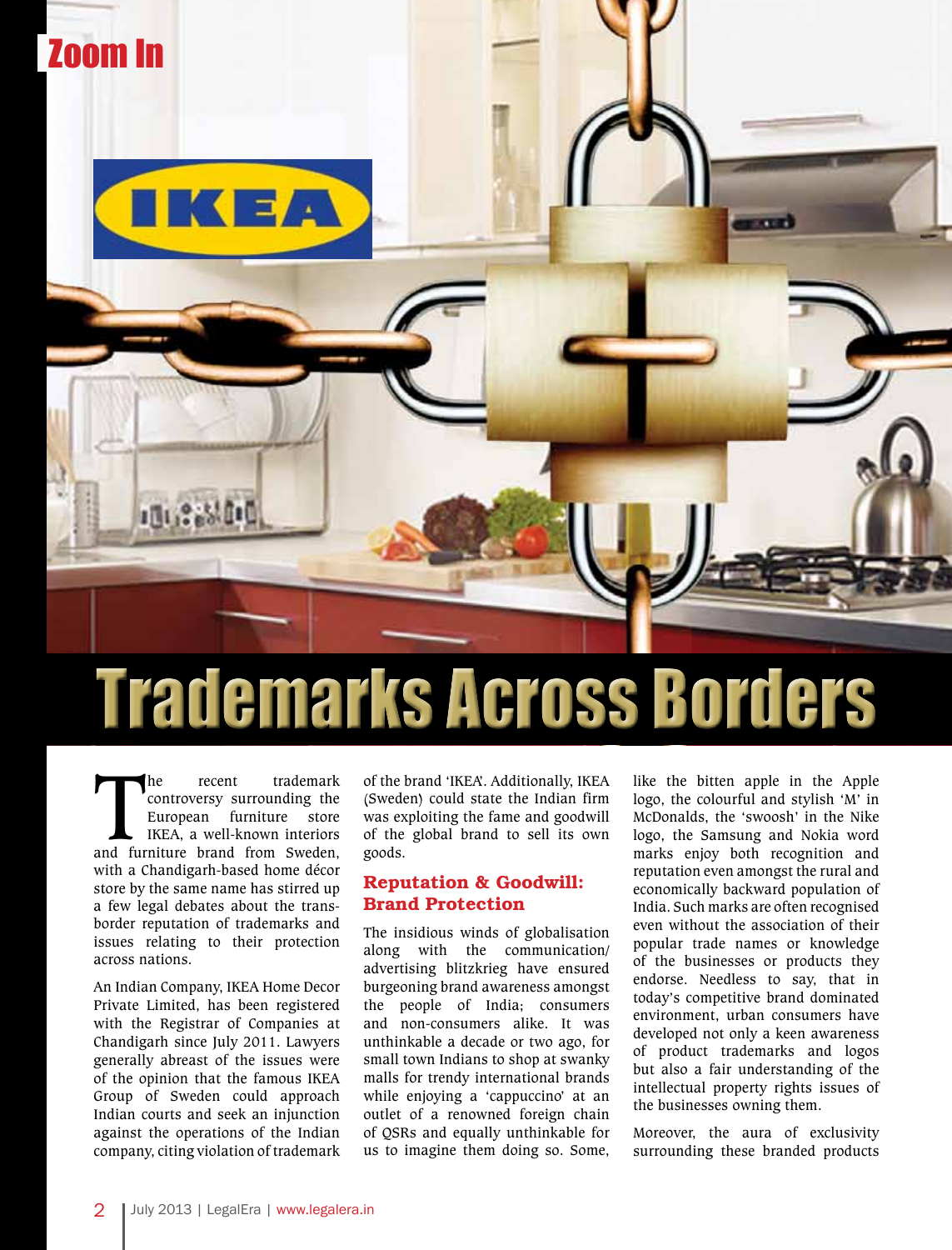## Zoom In

**The issue of what constitutes trademark infringement, especially if it is in a country different from its origin, has spurred several legal debates**

makes them awe-inspiring and highly sought after. However, it is exactly this 'exclusivity generated demand' which is overturned by unscrupulous traders who engage in manufacturing and selling deceptively and confusingly similar products bearing similar marks often in the home market in a bid to mislead and deceive the unwary consumer to their advantage. On the streets of Mumbai, the duplication of the Tommy Hilfiger, Playboy, Calvin Klein, Guess and Gucci brands is legendary.

The aura of exclusivity is clearly a direct outcome of the reputation and goodwill surrounding the product or business and is always a key factor in determining and measuring acts of passing off and infringement. Since there are no statutory definitions of the terms 'reputation' and 'goodwill' under the Indian Trade Marks Act, 1999 the same is left entirely to judicial interpretation, which again may vary from case to case. It is also observed that the expressions 'reputation' and 'goodwill' are used synonymously and inter-changeably. Nonetheless, there exists a thin but definite line of distinction between the two.

On the question of 'reputation' in the famous case of **Leahy v. Glover (1893, UK RPC)**, it was observed by Lord Herschell that, 'In order to succeed in an action for passing off, the first essential is on the plaintiff to prove the existence of a business in which there is a goodwill and that the goodwill or a part of it resides in exclusive association of the name, mark or other indicators/indices associated with the business.'

'Goodwill' as we know is an intangible asset that is entitled to protection under the civil laws of the land. However, goodwill generally follows reputation as it is impossible to enjoy goodwill in the absence of reputation. In the **Anheuser Busch Inc. (1984, UK, FSR 413)** case, it was observed that goodwill cannot exist in a 'vacuum', whereas reputation 'frequently does exist without any supporting local business.'

It may be inferred from the discussions above that reputation is earned by virtue of being well-known in a class of people, whereas goodwill is built when that class of people insist on purchasing the products with which they have associated reputation. Thus, for reputation to subsist, it is not entirely necessary that the product bearing the trademark is available or accessible to the consumers at large, whereas, for goodwill, it is necessary that the consumers habitually purchase the products bearing the said trademark. Thus, goodwill associated with the mark may be territorial but reputation subsisting in it is clearly beyond borders.

### Territoriality of Trademarks vis-**à**-vis Trans-border Reputation

Territoriality of a trademark stems



**Lex Mantis** *Partner* **Anuradha Maheshwari**



**Priyam Ravindran** *Associate* **Lex Mantis**

principally from the fact that the protection of the mark in question is valid and enforceable only within the geographical limits of that territory, which is obviously extended to the goodwill subsisting in the same, and dependent on which, the goods bearing the mark are purchased by the consumers. Hence, while a product or brand may enjoy enormous reputation in a market where it is not even available, it cannot earn any goodwill among the consumers for the simple reason that the consumers have never purchased it.

On the other hand, the growing economic activity and the nearly seamless world markets have fostered the phenomena of 'trans-border' reputation of trademarks. The law on trademarks in India is clear on the fundamental concept that nobody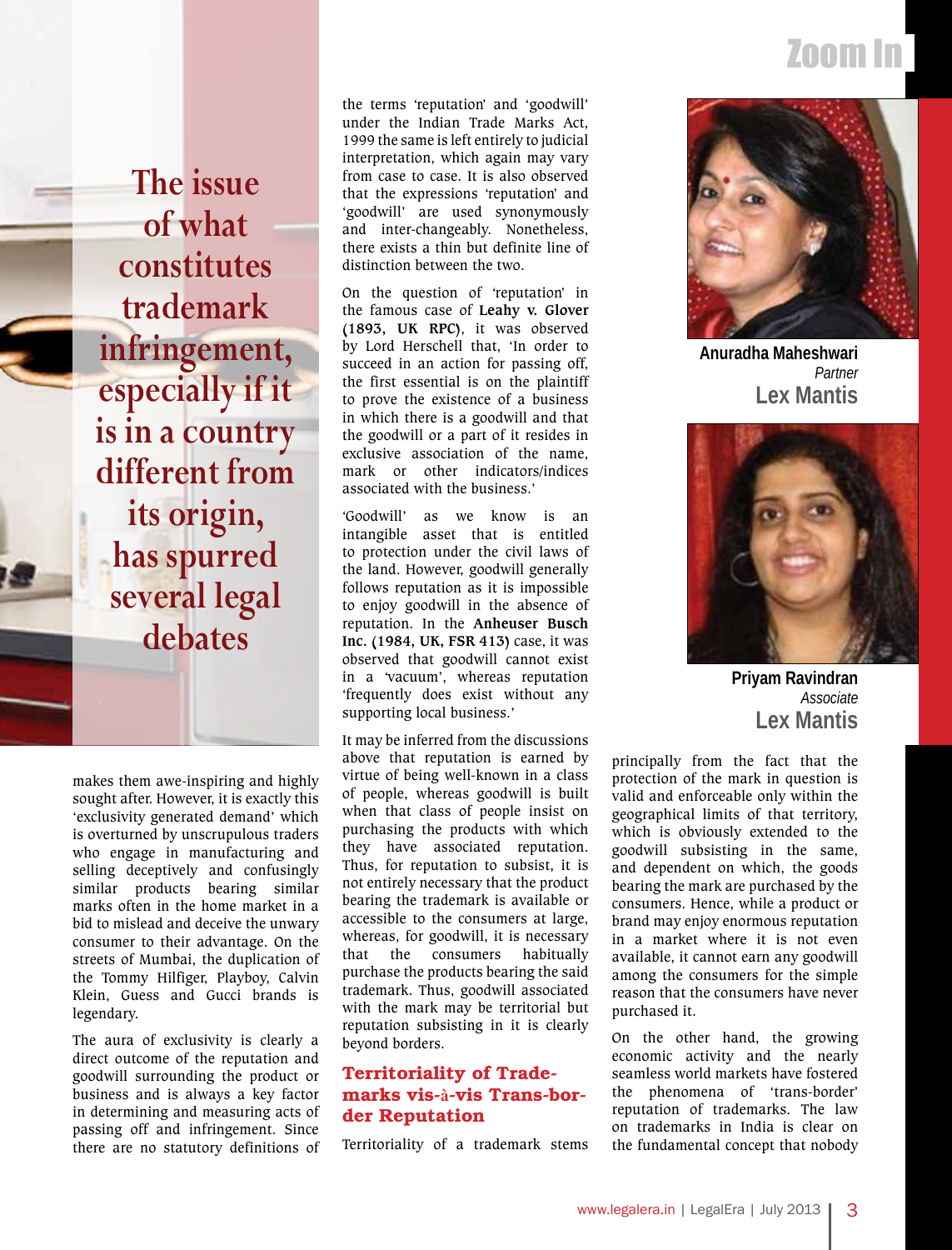# Zoom In

may be allowed to carry on trade in a manner so as to falsely induce the consumers to believe that his business has a connection with that of a wellknown business of some other entity or that his goods emanate from that well known entity. A well-known mark means a mark which has become so (**well known**) to the substantial segment of the public which uses such goods or receives such services, that the use of such mark in relation to other goods or services would likely to be taken as **indicating a connection in the course of trade or rendering of services** between those goods or services and a person using the mark in relation to the first mentioned goods or services. Well-known trademarks therefore, are marks that are widely known to the general public

It is now settled law as far as this Court is concerned, that if the Plaintiff's trademarks/ logos enjoy a transborder reputation, they are entitled to be protected against infringement and passing off in India

and enjoy a relatively high domestic as well as international reputation, beyond perhaps the territories of their conception and usage. Trademarks like 'Benz', 'Charlie', 'Honda', etc. have been proclaimed as well known trademarks by the Courts of India in various decisions.

Hon'ble S.J. Vazifdar, J of the Bombay High Court in **Pizza Hut International LLC and Ors. v. Pizza Hut India Pvt. Ltd.** (2002) held that: "It is now settled law as far as this Court is concerned, that if the Plaintiff's trademarks/logos enjoy a trans-border reputation, they are entitled to be protected against infringement and passing off in India… There are a variety of ways in which trans-border reputation may be developed in India even though the goods may not actually be sold in India. Even if the Plaintiff's restaurants and food products are not advertised in India, the Plaintiff have developed a trans-border reputation in India for the reasons and in the manner aforesaid… It is obvious that anyone would connect the trade mark PIZZA HUT and PIZZA HUT logo with the Plaintiffs..." The Hon'ble Court placed reliance on the ratio laid down in **Poddar Tyres Ltd. v. Bedrock Sales Corporation Limited** and in **Aktiebolaget Volvo v. Volvo Steels Limited** decided by the Bombay High Court earlier in 1992 and 1997 respectively.

In yet another Supreme Court case, **Milmet Oftho Industries & Ors v. Allergan Inc.** (2004), the Learned Division Bench of the Apex Court comprising of Hon'ble S.N. Variava, H.K. Sema, JJ. had to deal with the question of infringement of pharmaceutical trademark with trans-border reputation. Hon'ble S.N. Variava, J in his judgement observed: "The Court has to keep in mind the possibility that with the passage of time, some conflict may occur between the use of the mark by the applicant in India and the user by the overseas company. The Court must ensure that public interest is in no way imperiled. It must also be remembered that nowadays goods are widely advertised in newspapers, periodicals, magazines and other media which is available in the country. This results in a product acquiring a worldwide reputation. Thus, if a mark in respect of a drug is associated with the Respondents worldwide, it would lead to an anomalous situation if an identical mark in respect of a similar drug is allowed to be sold in India. The ultimate test should be **who is first in the market?** The mere fact that the Respondents have not been using the mark in India would be irrelevant if they were first in the world market…"

In view of the above, the ongoing litigation pertaining to trademark infringement involving The Times Publishing House Ltd. (TPHL) and Financial Times Ltd. (FTL), London pending before a Division Bench of

the Hon'ble Supreme Court deserves special mention. The battle over FTL's globally registered title and trademark began in 1993 when FTL filed a civil suit against the infringement of its mark in Bengaluru. Another plea relating to the use of the mark 'Financial Times' and 'Financial Times Ltd.' was decided by the Intellectual Property Appellate Board (IPAB) in April in 2012 whereby, the Board cancelled the trademark registrations of both the entities, while the rectification application for the mark "**Financial Times Limited**" was cancelled on the grounds that despite contending trans-border reputation since 1948 the same could not be established by FTL; the application to cancel the registration of the mark "**Financial Times**" registered in the name of TPHL was allowed on the grounds that no evidence of distinctive use or even reputation was adduced. An appeal against the IPAB order is currently pending before the Hon'ble Delhi High Court.

Recently in April of this year, the IPAB ruled in favour of Nestlé and dismissed an appeal by Kolkata-based Kit Kat Food Products to be allowed to use the same trademark 'Kit Kat'. A Kolkata based company by the name **Kit Kat Food Products** claimed proprietary rights over the mark and argued that the name 'Kit Kat' was derived from the word 'chit chat' and there was no intent on their part to ride piggy back over the goodwill and reputation earned by the Swiss giant **Societe des Produits Nestlé S.A.** In the order, Hon'ble Justice S. Usha said that Nestlé's rights have to be protected as it was the first in the world market to use the Kit Kat mark. The tribunal noted there is no dispute about the use of the label by Nestlé in India since 1987. It was further noted that "The mark was in use since 1935 outside India and the company got it registered in 1942. The Kolkata firm has admitted that it had adopted the mark only in 1991. The marks are identical, the products are also similar and they are mainly bought by small children. When the class of customers is considered, which is the ultimate test to determine deceptive similarity; there is every possibility of confusion